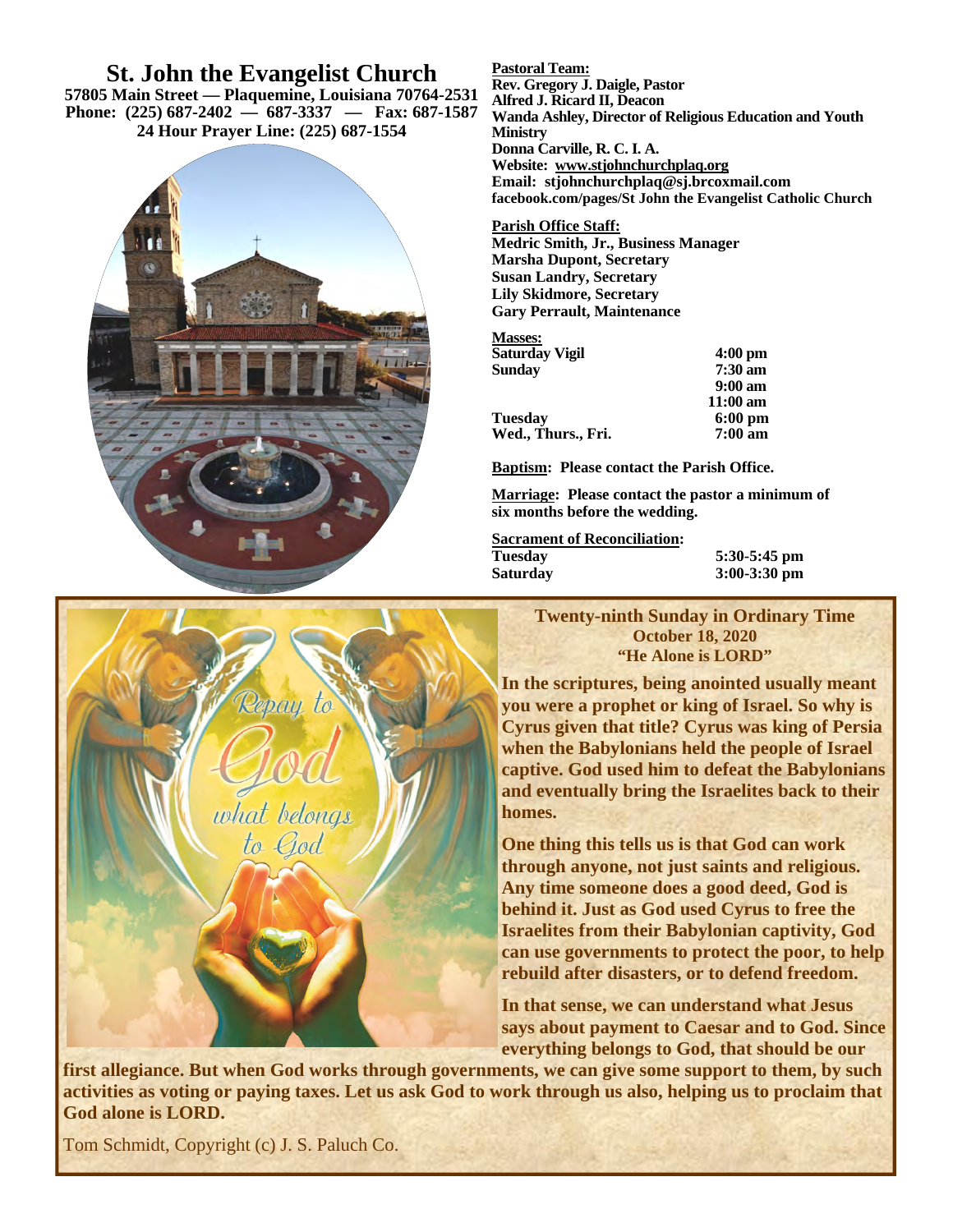

## **52nd International Acadian Festival Mass of Thanksgiving and Water Ceremony**

**We welcome everyone Saturday, October 17 to the 4pm Acadian Festival Mass of Thanksgiving.** 

**Join us immediately following Mass for the Presentation of Evangeline and the Evangeline court at the water ceremony on beautiful Bayou Plaquemine across from the church.** 

## **Plaquemine Lions Club "World's Best" Spaghetti Dinners**



**The Lions Club will be selling spaghetti dinner tickets Sunday, October 18 outside the doors of the church.** 

**The dinner (\$9), consisting of meatballs, spaghetti, corn and a roll, may be picked up Sunday, October 25 from 10am-12:30pm from the Lion's Club drive through parking lot, 60255 Bayou Jacob Road.** 

**The proceeds from the dinners will benefit the Louisiana Crippled Children's Fund as well as the less fortunate families in Plaquemine.** 

**For tickets, contact: Flash Howard - 225.776.6174 John Sasser - 225.978.5176 Roy Kolder - 225.776.2152**

## **Daily Scripture Reading October 19-25, 2020**

**Monday, October 19:**  Eph 2:1-10; Ps 100:1b-5; Lk 12:13-21 **Tuesday, October 20:**  Eph 2:12-22; Ps 85:9ab-14; Lk 12:35-38 **Wednesday, October 21:**  Eph 3:2-12; Is 12:2-3, 4bcd-6; Lk 12:39-48 **Thursday, October 22:**  Eph 3:14-21; Ps 33:1-2, 4-5, 11-12, 18-19; Lk 12:49-53 **Friday, October 23:**  Eph 4:1-6; Ps 24:1-4ab, 5-6; Lk 12:54-59 **Saturday, October 24:**  Eph 4:7-16; Ps 122:1-5; Lk 13:1-9 **Sunday, October 25:** 

Ex 22:20-26; Ps 18:2-4, 47, 51; 1 Thes 1:5c-10; Mt 22:34-40

**How do we make a return for all the gifts that God has given to us? One way is to respond to His call to live the vocation He has in mind for us.** 

**If you feel that your vocation is to the religious life or priesthood, contact Fr. Andrew Merrick at 225.336.8778, amerrick@diobr.org.** 

# **EUCHARISTIC ADORATION**

**These words of Jesus are an excellent invitation to prayer before the Blessed Sacrament:**  *"Come to me, all you what are weary and are carrying heavy burdens, and I will give you rest."* **(Mt. 11:28)** 

**The Adoration Chapel is now open from 4am-10pm. Adorers will be limited to two at a time in the chapel. We regret that because of the current restrictions, some may have to be turned away.** 

**There are many available hours. To volunteer as a scheduled adorer or substitute, please contact JoAnn Daigle at 225.687.4621 or 225.776.4865.** 

## **Baptisms & Baptism Seminars**

**Baptism Seminars — 7pm Third Floor Church Office Monday, November 9, 2020 Monday, December 7, 2020** 



**Baptisms — Following 4pm Mass Saturday, October 24, 2020 Saturday, November 28, 2020 Saturday, December 26, 2020** 

**Dates are subject to change. Please call Lily Skidmore at the church office (225.687.2402) during the early stages of pregnancy to confirm the dates of the seminar.** 



# **2021 Church Calendars**

**The 2021 church calendars are available to our parishioners at the entrances to the church. You may pick up your calendar after any weekend Mass.** 

**Special thanks to Wilbert Funeral Services.** 

## **Please note…**

**If you are a newcomer to St. John the Evangelist Church Parish, have recently married, or no longer live with your parents, please remember to fill out a census form to register here.** 

**Registering is easy. Simply choose one of the following methods:** 

- **Call the St. John Church Office at 225.687.2402 and we will mail a census form to you.**
- **Pick up a census form from the church office or the bookshelves in the back of church.**
- **Access FORMS via our website, www.stjohnchurchplaq.org.**

## **Registration Forms…**

**Additional printable registration forms may be accessed from the St. John Church website for Baptism, First Eucharist & Reconciliation, Confirmation, PSR, RCIA and Altar Server. Mass Intention forms are also available.**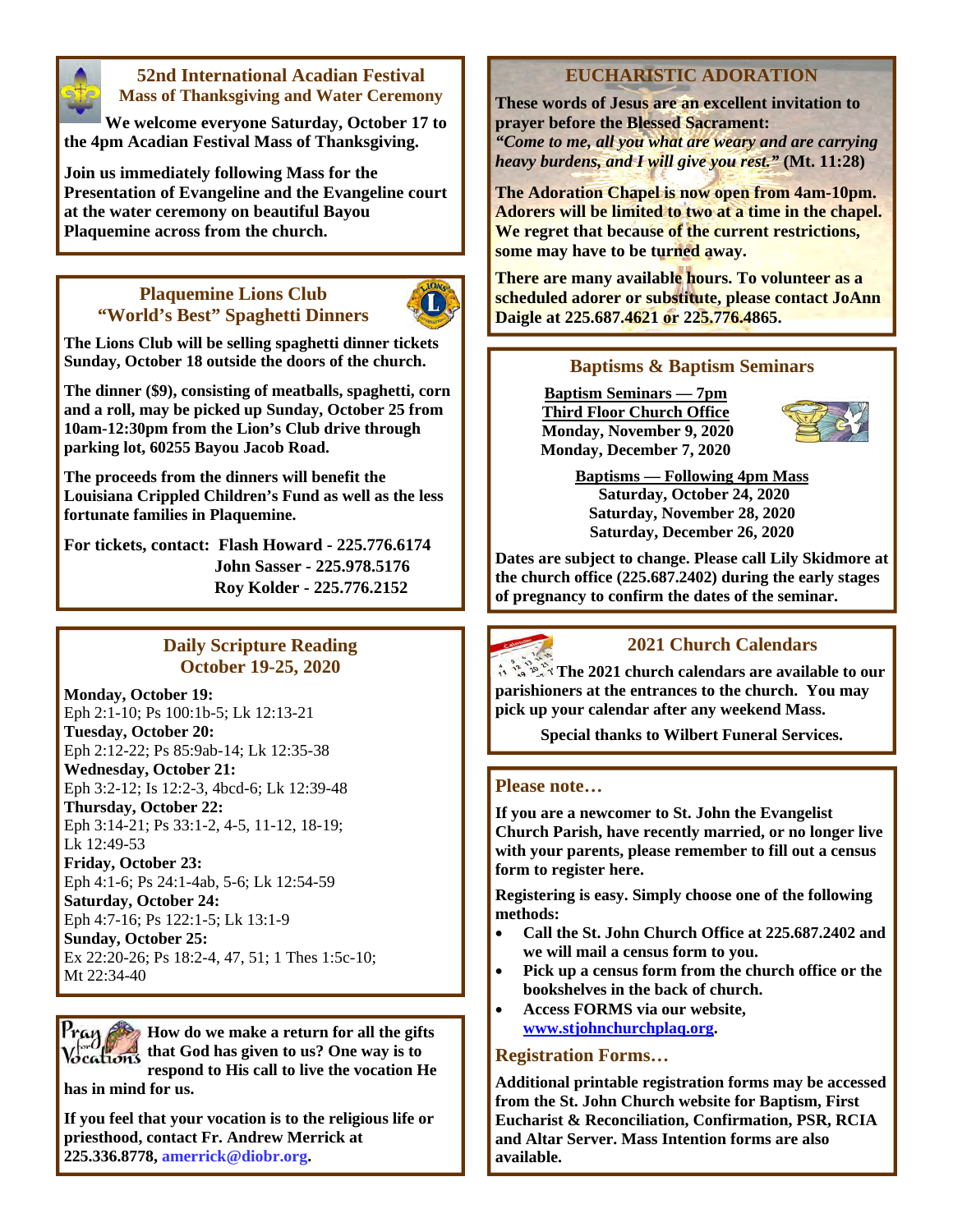## **HONORING OUR BELOVED DEAD**

**All Saints' Day Blessing of the Graves Sunday, November 1, 2020** 

# **St. John Cemetery — 12:30pm Grace Memorial — 1:30pm**

#### **\*\*\*\*\*\*\*\*\*\***

**The Mass Intention Book will open on Monday, October 26 for the scheduling of Masses for next year (2021). Forms are in this week's bulletin and on the bookshelves at the back of Church. You may also access FORMS on our church website, www.stjohnchurchplaq.org.** 

**If you wish to schedule a Mass, please fill out a Mass Intention form. Include your name, address and telephone number in the event we have questions about your intentions and need to contact you. We will try to schedule Masses in the order in which the forms are received to the best of our ability.** 

**Please return the form and your check to the St. John church office or drop it in the collection basket at any weekend Mass.**

#### **\*\*\*\*\*\*\*\***

**Candles—In Memoriam: On Saturday, October 31 and Sunday, November 1, our parish will remember in a special way all those who died within the past year and who were buried from St. John Church. A candle will burn at the Altar for each deceased parishioner. After each Mass, family members may take the candle and burn it at home in memory of their deceased loved ones.** 

#### **\*\*\*\*\*\*\*\***

**Book of Remembrance: On the Feasts of All Saints and All Souls, we remember and pray for our loved ones who have died.** 

**During the month of November, parishioners are encouraged to list the names of their deceased loved ones in the Book of Remembrance. This book will be in church near the stairs to the choir loft on Saturday, October 31 and will remain during the month of November. You may write the names of loved ones in the book at your convenience.** 



# **Help Keep Our Cemetery Beautiful**

**A cemetery envelope has been added to the church contribution packet for the month of October. Please place your donation for** 

**the upkeep of St. John Cemetery on Main Street in the envelope provided. It will be marked "Cemetery" and can be placed in the offertory basket at any weekend Mass.** 

**Thank you for your generous contributions. \*\*\*\*\*\*\*\* To sign up for ONLINE GIVING, visit www.stjohnchurchplaq.org.** 

## **A Grateful Acknowledgement**

**The St. John community would like to thank the parishioners who donated blood to OLOL Blood Bank at our annual parish blood drive Sunday, October 11. Your unselfish and caring dedication to this parish effort is greatly appreciated.** 

## **St. John School News**

**23rd Annual St. John Fathers' Club \$10,000 Raffle Saturday, October 24, 2020 — 7pm**



**Due to COVID-19 restrictions, there will not be a gathering for the drawings of winners. The drawings will be held LIVE on the St. John School Facebook page at 7pm, Saturday, October 24.** 

**1st Place - \$10,000.00 2nd Place - \$1,200.00 3rd Place - \$1,000.00 4th Place - \$500.00** 

**Tickets are \$100. To purchase tickets contact: Joel Ducote 776-0761 Vic Blanchard 776-0980 Daniel Durand 776-3080 \*\*\*\*\*\*\*\*** 

### **Save Your Labels**

**Remember to save Box Tops for Education and Coke Rewards bottle tops in addition to the UPC labels from Community Coffee K cups, creamer, sugar, filters, tea mix and bags, canned tea, or any Community Coffee product.** 

**St. John is able to raise thousands of dollars for classroom supplies through these programs. You may bring your labels to church in an envelope and drop it in the collection basket at Mass or drop the labels and bottle tops off at our church parish office. We will see that the school receives them.** 



## **St. John Altar Society**

**"Recipes Old and New, Tried and True" A Collection of Recipes by parishioners and friends of St. John the Evangelist Catholic Church, former Immaculate Conception** 

**Catholic Church and St. Clement of Rome Catholic Church** 

**This wonderful cookbook of many of your recipes (650 in total) includes a brief history of the Catholic Church in Plaquemine dating back to the 1820s. The cookbooks (\$20) will be sold Saturday and Sunday, November 7 & 8 before and after all Masses outside the doors of the church. The Little Blue Advent books will also be sold for \$1 each. Both the cookbooks and the Advent books are available for you in our church office.** 

**\*\*\*\*\*\*\*\*** 

**Altar Society Team 3 will be cleaning the church Wednesday, October 21 at 8am. Volunteers welcome.**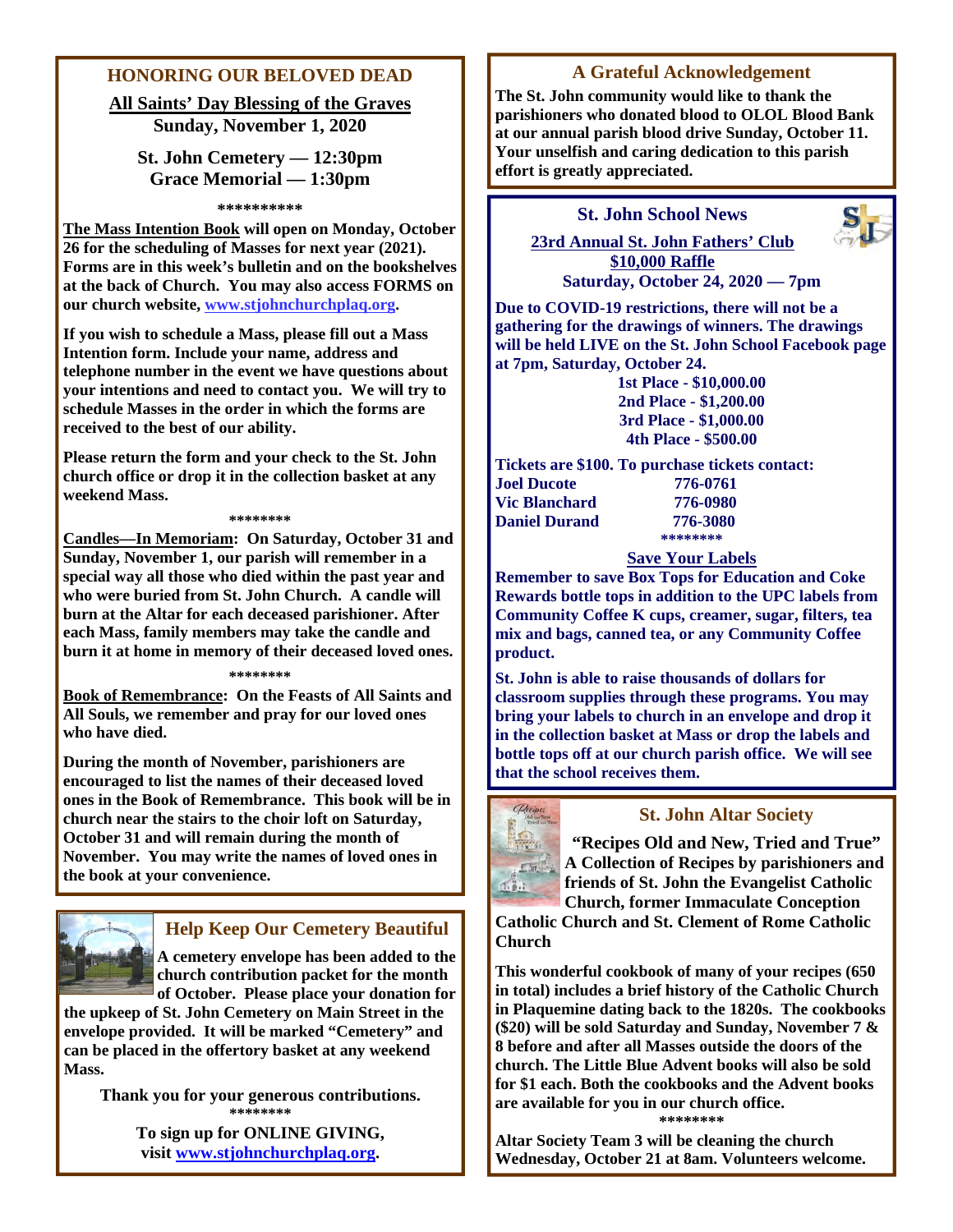## **Mass Intentions — October 24-30, 2020**

## **Saturday, October 24-4pm Mass**

Msgr. Leonard Robin, Msgr. George Barbier, Fr. Eugene Engels, Fr. Jerome Dugas, Sister Catherine Labouré, Sister Mary Rita McSorley, Sister Cecile Poitras; Tina Rinaudo, Ronald, Brendon & Dudley Landry, Agnes & Sam Coletti; Donald Aucoin, Aucoin & Wunstel Families; Trista Parro, Judy Priester, Diane Irvin; Mayon, Callahan & Clement Families; Michael "Boo" Santangelo, Mike & Rita Santangelo, Clay & Juette Bourg; Anthony F. Canella, Aaron & Delia LeRay, Shannie Verret; Max Hoffman; M/M Frank Ragusa & Family, M/M Placito Mancuso & Family, Mose Gibson Family; J. D. & Ella Collins Family; Mary & Chuchie Flatau, Anthony & Camella Orcino, Orcino & Flatau Families; Rusty Haydel; Msgr. Earl Gautreaux, Betty Comeaux; Jacquelyn Callegan

## **Sunday, October 25-7:30am Mass**

St. John Parishioners

## **Sunday, October 25-9am Mass**

Msgr. Leonard Robin, Msgr. George Barbier, Fr. Eugene Engels, Fr. Jerome Dugas, Sister Catherine Labouré, Sister Mary Rita McSorley, Sister Cecile Poitras; Tina Rinaudo; Kristina Mellema, Connor Brown; Rosa, Curtis, Brian & Denise Breaux; Roy A. Hebert, Myrle R. Hebert, David G. Hebert; A. J. & Lola Adams, Maggie & Joe Gullotta; Alvin Sr., Angelic & Alvin Jr. Barbier; Benny & Annie Vaughn; Virginia Simon; Ralph Stassi; Edward J. Simpson

## **Sunday, October 25-11am Mass**

Cindy Dickerson; T. N. & Ray Patin, Steven Patin; George & Sweet L. Wilbert; Henry Vadnais, Jr.; Joseph & Lillian Crescionne, Peter & Rosalie Crescionne, Dr. Joseph & Tina Alesi; Sandy Hahn; Brenda Fremin; Isaac Vaughn, Jr., Brent Isaac Vaughn, Ezora & Sidney Hedges; Colby Gomez, Virginia Gomez; Jeanne Mae & Rev. Eugene Ray Engels; Dom Engolio, Frances & Mike Savariste, Frank Savariste; Olga Hymel; Alice Nolan

## **Tuesday, October 27-6pm Mass**

Richard G. Rizer

**Wednesday, October 28-7am Mass** Beverly & Fred Allain

**Thursday, October 29-7am Mass** Calvin W. Wilbert

**Friday, October 30-7am Mass** Tommy Griffon

## 29TH SUNDAY IN ORDINARY TIME

**Sanctuary Candle October 18, 2020** 

 **St. John the Evangelist Church Catherine & Andrew Roucher** 

**St. Clement of Rome Church Harold, Sr., Barbara & Frances Himel** 



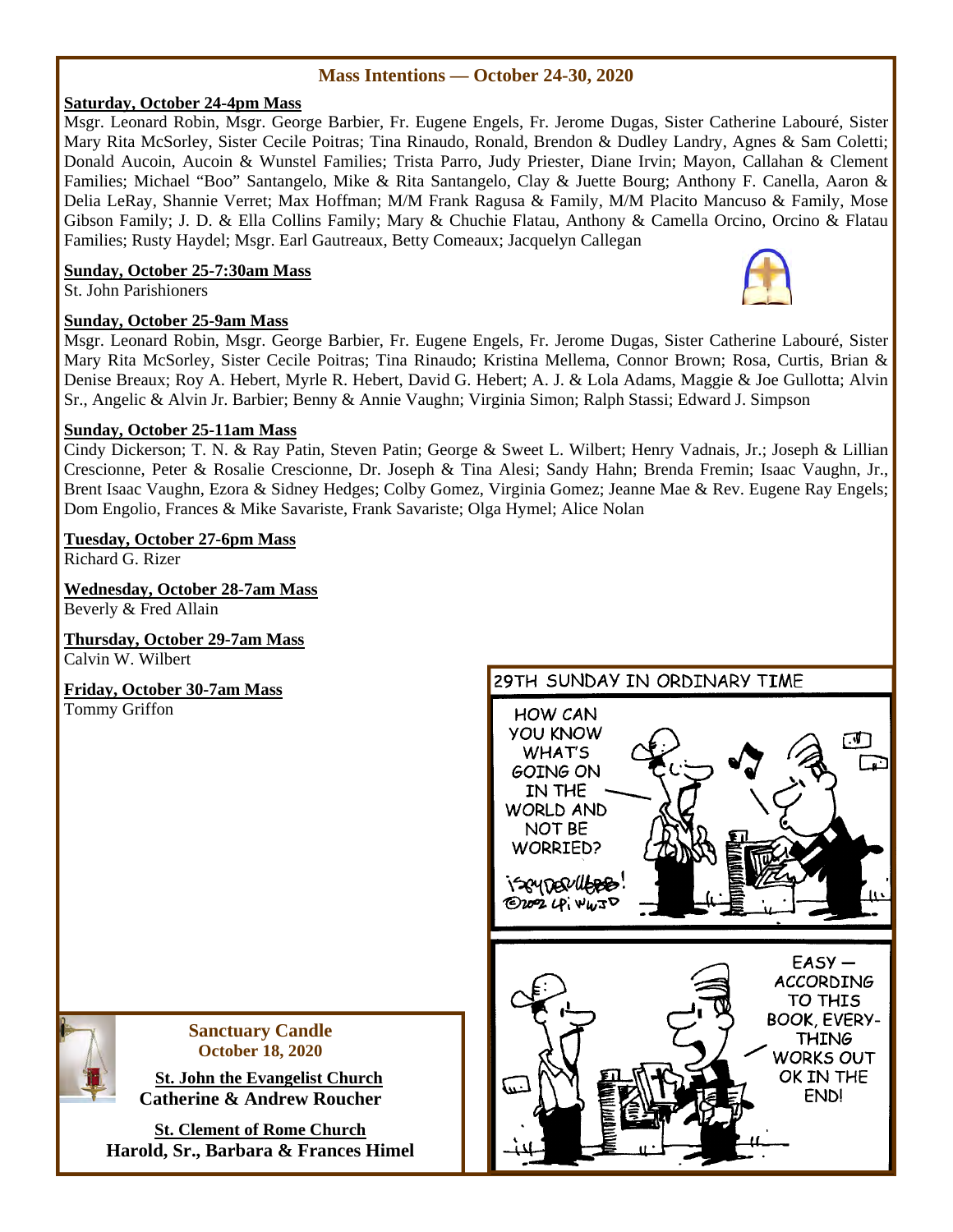